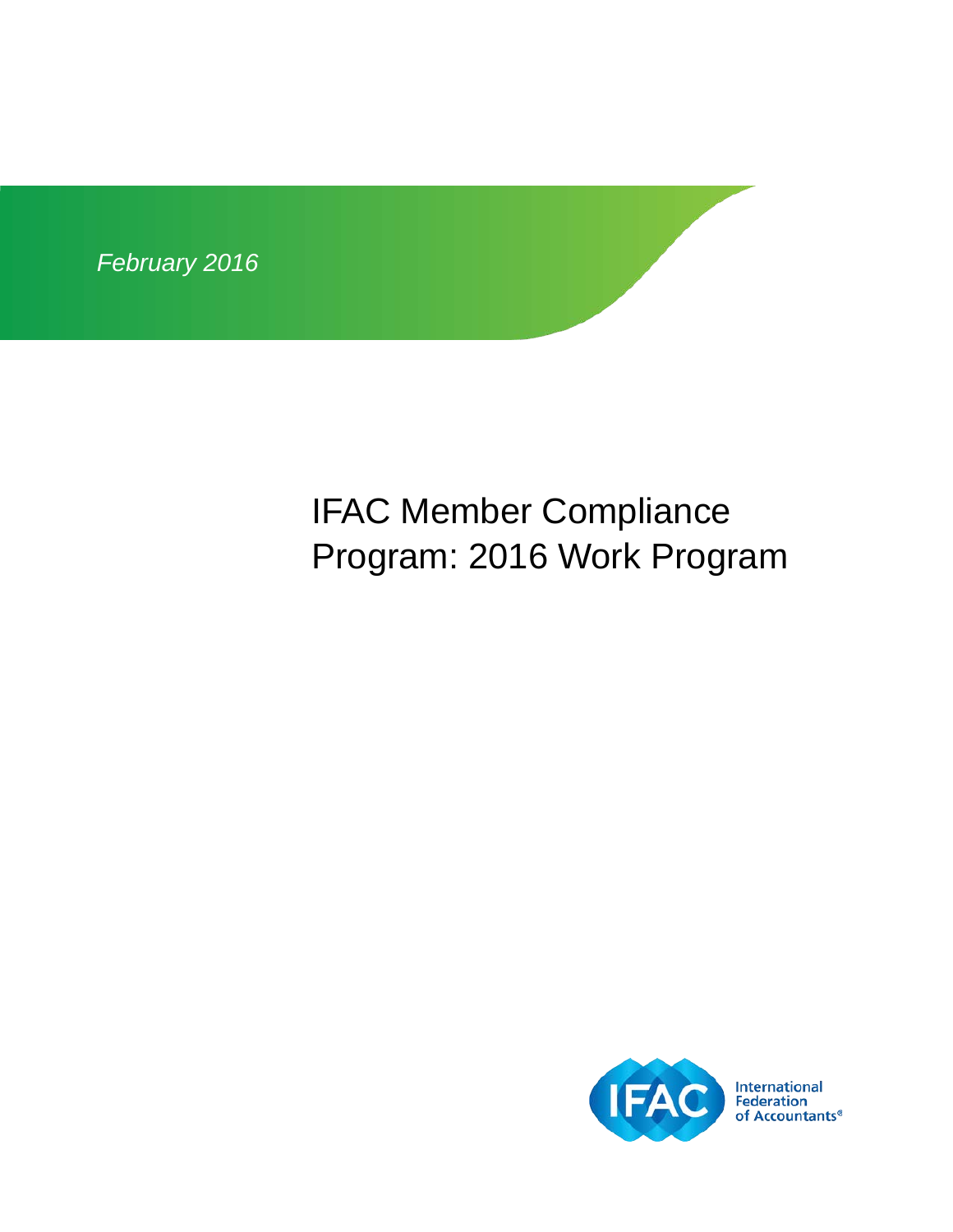

The mission of the International Federation of Accountants® (IFAC®) is to serve the public interest by: contributing to the development of high-quality standards and guidance; facilitating the adoption and implementation of high-quality standards and guidance; contributing to the development of strong professional accountancy organizations and accounting firms and to high-quality practices by professional accountants, and promoting the value of professional accountants worldwide; and speaking out on public interest issues.

Copyright © February 2016 by the International Federation of Accountants (IFAC). For copyright, trademark, and permissions information, please see [page 7.](#page-6-0)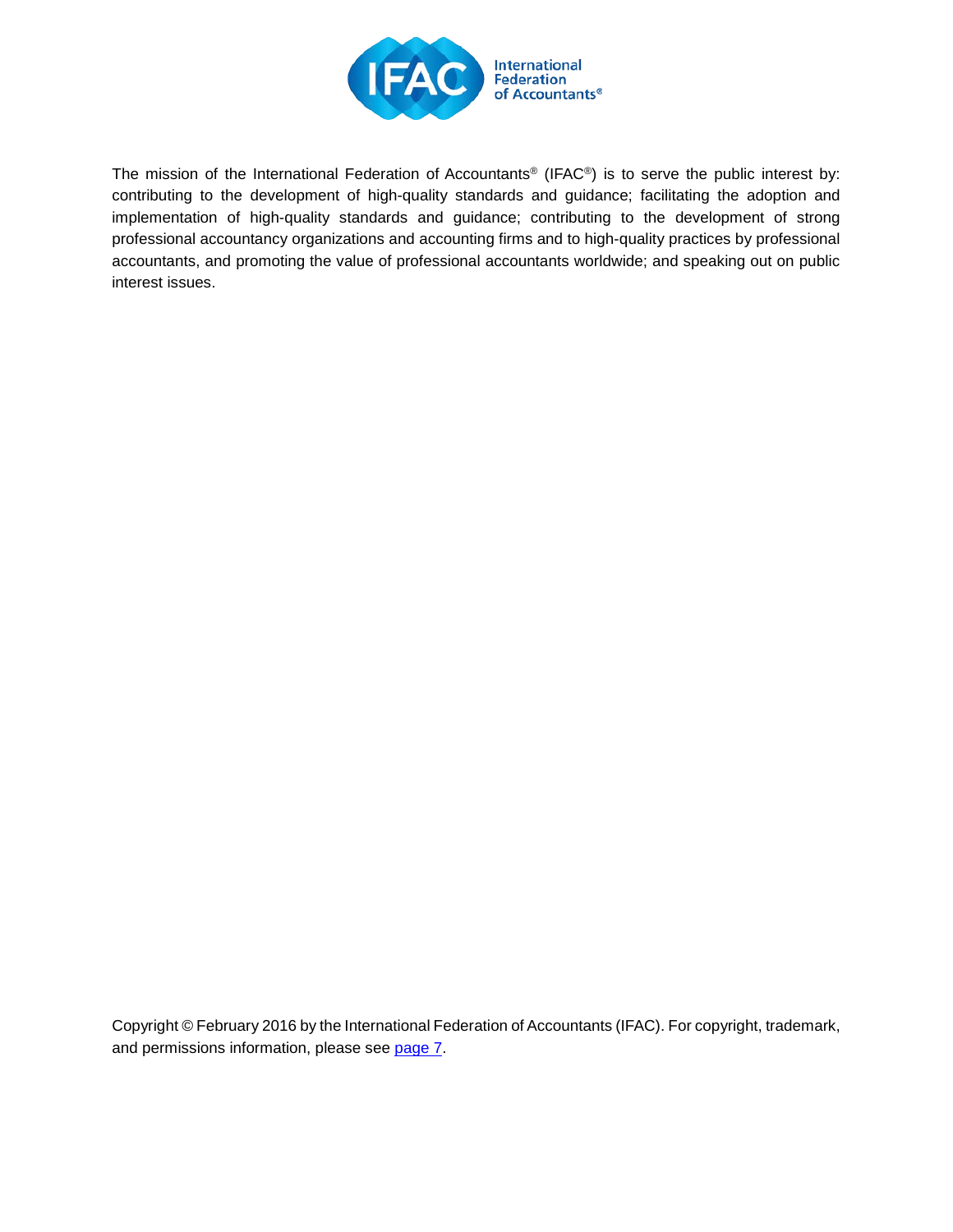## **IFAC MEMBER COMPLIANCE PROGRAM: 2016 WORK PROGRAM**

### **Strategic Objectives for 2016–2018**

- 1. The *[IFAC Member Compliance Program Strategy: 2016–2018](http://www.ifac.org/publications-resources/ifac-member-compliance-program-strategy-2016-2018)* (*2016–2018 Strategy*) was prepared in alignment with the IFAC Strategy to ensure consistency with organization's direction and priorities. The Compliance Strategy was exposed for public consultation for a 60–day period. Seventy-one responses were received supporting the proposed strategic objectives for 2016–2018. On September 7, 2015, the Public Interest Oversight Board (PIOB) confirmed that the Compliance Strategy was developed in accordance with due process and with proper regard for the public interest.
- 2. The Program's strategic objectives for 2016–2018 are:
	- (a) *Enhancing monitoring of member organizations' compliance with membership requirements, including the [Statements of Membership Obligations,](http://www.ifac.org/publications-resources/statements-membership-obligations-smos-1-7-revised) and strengthening the Program's enforcement framework;*
	- (b) *Enhancing reporting on the status of adoption of international standards, Quality Assurance (QA), and Investigation and Discipline (I&D) systems; and*
	- (c) *Increasing support for adoption and implementation efforts of member organizations and national authorities.*
- 3. The strategic objectives, initiatives, and projects envisioned for 2016–2018 reflect a shift in emphasis of the Program. While the first 10 years of the Program's existence centered on information gathering and development of SMO Action Plans, the next three years will focus more on monitoring and reporting activities with a view to support those member organizations that continue to face significant challenges in fulfilling their SMO requirements.

### **IFAC Member Compliance Program—2016 Work Program**

- 4. Consistent with IFAC's Strategy implementation approach, the IFAC Quality and Membership (Q&M) staff, with the advice and oversight of the Compliance Advisory Panel (CAP), prepare annual work programs to implement the *2016–2018 Strategy*. The Q&M staff are guided by three factors in preparing work programs to advance the strategic objectives:
	- Greater emphasis on matters and initiatives that maintain the Program's relevance and advance IFAC's Strategy;
	- Collaboration with other IFAC groups and stakeholders where their knowledge and expertise can contribute to meeting the Program's objectives; and
	- Maintain resource use at current levels.
- 5. In addition, communication of Program initiatives forms part of regular reporting to the IFAC Board and interactions with member organizations and stakeholders. Increasing communication about the Program's initiatives as well as the 2016–2018 strategic objectives is also an area of emphasis for the 2016 Work Program.
- 6. The annual work programs are developed taking into consideration feedback from Members, Associates, Regional Organizations (ROs), Accountancy Groupings (AGs), and other stakeholders provided during the strategy consultation process.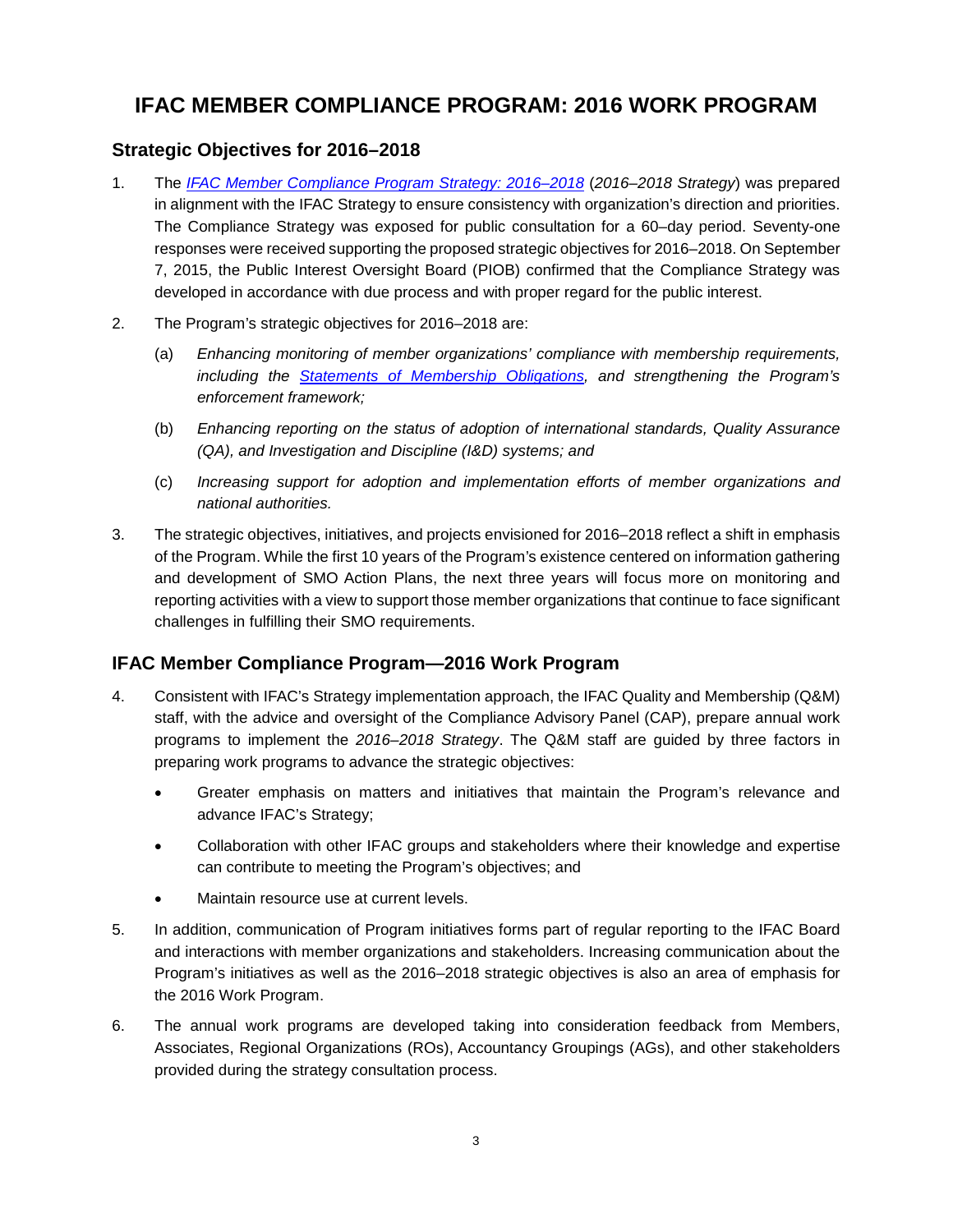- 7. The Q&M staff provide progress reports on key initiatives at each CAP meetings. More specific timelines and resource requirements for new initiatives, including those outlined below, are also communicated to the CAP regularly.
- 8. In line with the CAP Terms of Reference, the CAP annually reports on the status of implementation of the work program and progress made in achieving objectives. This information is included in the IFAC annual report. While Q&M staff do not anticipate any revision of the annual work program, if changes in timeline or initiatives is needed, proposed changes will be discussed with the CAP. The work program will also be used to identify and agree on key performance indicators (KPIs) with the IFAC Board.
- 9. Q&M staff are also responsible for a number of core activities in support of the Compliance Program, the work of the CAP, and other IFAC membership related processes. These core activities will continue to be carried out throughout the course of the year and consultations will be held with the CAP as necessary. These core activities include:
	- Reviewing SMO Action Plans for publication and preparing Dashboard Reports (DBRs);
	- Monitoring membership compliance risks and recommending enforcement actions to the IFAC Board as necessary;
	- Assessing membership applications for admission recommendations to the IFAC Board;
	- Addressing complaints received regarding member organizations;
	- Liaising with Recognized Regional Organizations and Acknowledged Accountancy Groupings on matters related to the implementation of Compliance Program;
	- Providing information, knowledge, and support to IFAC leadership for speaking engagements, outreach, events, and other matters; and
	- Supporting four CAP meetings during the year, including preparing agenda papers and engaging with internal and external stakeholders.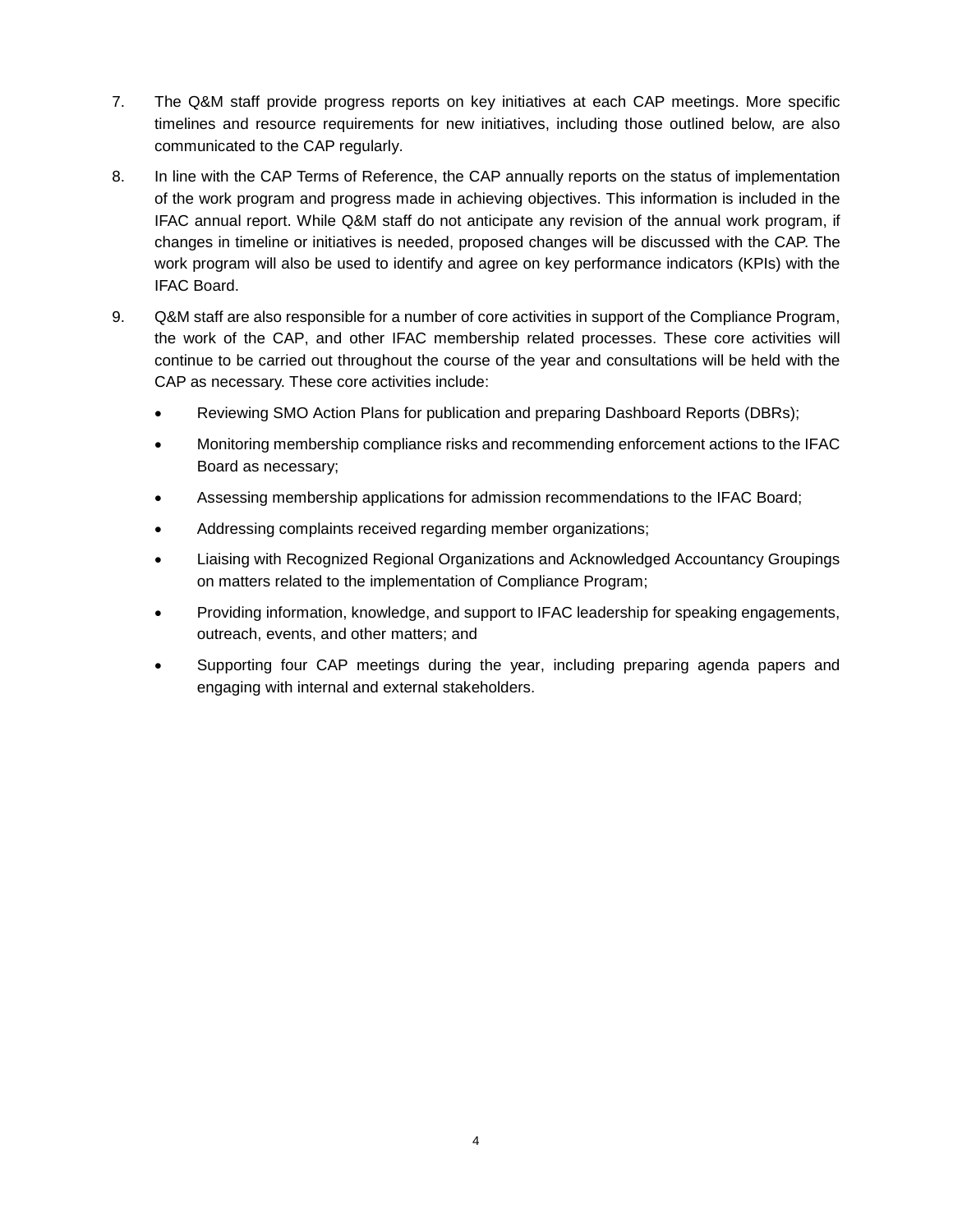#### **2016 Work Program**

| <b>Initiative</b>                                                                                                       | <b>Actions</b>                                                                                                                                           | <b>Timeline</b>           |  |
|-------------------------------------------------------------------------------------------------------------------------|----------------------------------------------------------------------------------------------------------------------------------------------------------|---------------------------|--|
| <b>Enhancing</b><br>monitoring<br>А.<br>requirements,<br>framework.                                                     | member<br>organizations' compliance<br><b>of</b><br>with<br>including the SMOs, and strengthening the Program's                                          | membership<br>enforcement |  |
| <b>Maintain Integrity of the</b><br><b>Member Compliance</b><br>Program                                                 | Maintain a secure internal database for DBRs (initial<br>$\bullet$<br>population and ongoing maintenance)                                                | $Q1 - Q4$                 |  |
|                                                                                                                         | Support IFAC Global Reputation and Advocacy<br>$\bullet$<br>initiatives with information collected through the<br>Program                                | $Q1 - Q4$                 |  |
|                                                                                                                         | Provide report on SMO fulfilment to the IFAC Board                                                                                                       | Q4                        |  |
| <b>Review of the Enforcement</b><br><b>Framework</b>                                                                    | Review and consider enhancements to the current<br>$\bullet$<br>enforcement framework                                                                    | $Q1 - Q4$                 |  |
| Enhancing reporting on the status of adoption of international standards, QA, and I&D<br>B.<br>systems.                 |                                                                                                                                                          |                           |  |
| <b>Improve Usefulness and</b><br><b>Accessibility of Member</b><br><b>Compliance Program</b><br><b>Information</b>      | Produce adoption status reports for the independent<br>$\bullet$<br>standard-setting boards, and consult regularly on<br>adoption assessment methodology | $Q1 - Q4$                 |  |
|                                                                                                                         | Create templates for user-friendly online reports and<br>$\bullet$<br>publications with necessary access controls and<br>disclaimers                     | Q <sub>3</sub>            |  |
|                                                                                                                         | Submit adoption status report to the IFAC Board and<br>$\bullet$<br><b>PIOB</b>                                                                          | Q4                        |  |
| <b>Enhance Member</b><br><b>Compliance Program</b><br><b>Communications</b>                                             | Update the Member Compliance Program website<br>content                                                                                                  | $Q2-Q3$                   |  |
|                                                                                                                         | Promote work of member organizations fulfilling<br>SMOs through Member Compliance<br>Program<br>section of the IFAC website                              | $Q3-Q4$                   |  |
| Increasing support for adoption and implementation efforts of member bodies and national<br>$C_{\cdot}$<br>authorities. |                                                                                                                                                          |                           |  |
| <b>Outreach to IFAC Member</b><br><b>Organizations</b>                                                                  | Consider<br>from<br>member<br>outreach<br>requests<br>organizations, RO/AGs, etc.                                                                        | $Q1 - Q4$                 |  |
|                                                                                                                         | Use information in DBRs to determine outreach<br>٠<br>strategy for 2017                                                                                  | Q4                        |  |
|                                                                                                                         | Contribute information and knowledge to IFAC<br>leadership and areas and the independent standard-<br>setting boards to facilitate outreach strategies   | Q4                        |  |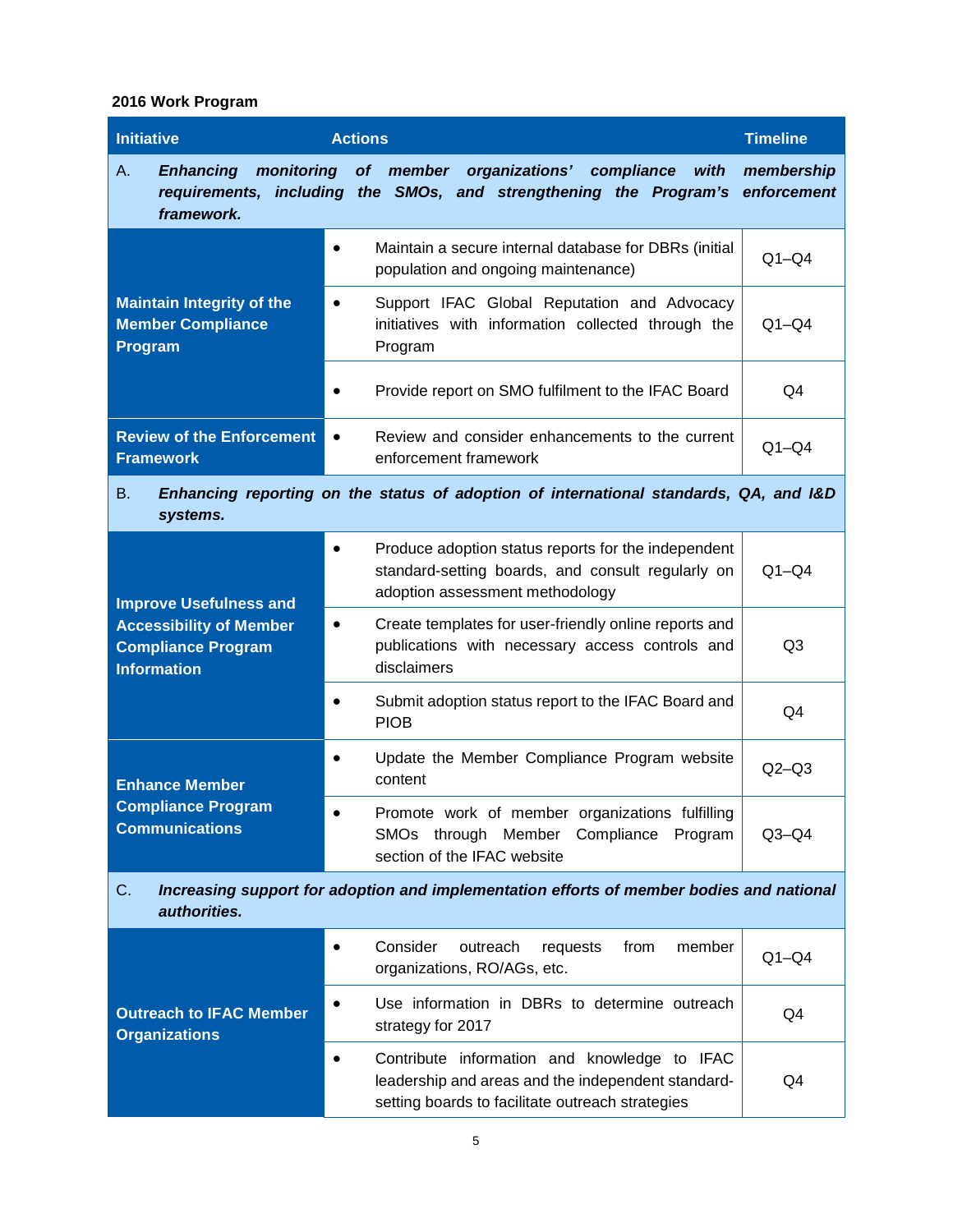| <b>Initiative</b>                                                                                        | <b>Actions</b>                                                                                                                                                                         | <b>Timeline</b> |
|----------------------------------------------------------------------------------------------------------|----------------------------------------------------------------------------------------------------------------------------------------------------------------------------------------|-----------------|
| <b>Collaboration with Other</b><br><b>IFAC Activities Areas,</b><br>Partners, and<br><b>Stakeholders</b> | Work with IFAC PAO Development Committee and<br>other IFAC areas to leverage complementary<br>interests and efforts to assist IFAC member<br>organizations                             | $Q1 - Q4$       |
|                                                                                                          | Identify opportunities to work with the World Bank<br>(and other development agencies) to exchange<br>information and collaborate on events that focus on<br><b>SMO-related issues</b> | $Q1 - Q4$       |
|                                                                                                          | with the World Bank on other<br>Collaborate<br>development initiatives, including the ROSCs on<br>Accounting and Auditing (peer review, advice on<br>ROSC v2 revisions, etc.)          | $Q1 - Q4$       |
|                                                                                                          | Collaborate with ROs and AGs to address regional<br>challenges, including consideration of co-hosting<br>workshops and meetings                                                        | $Q1 - Q4$       |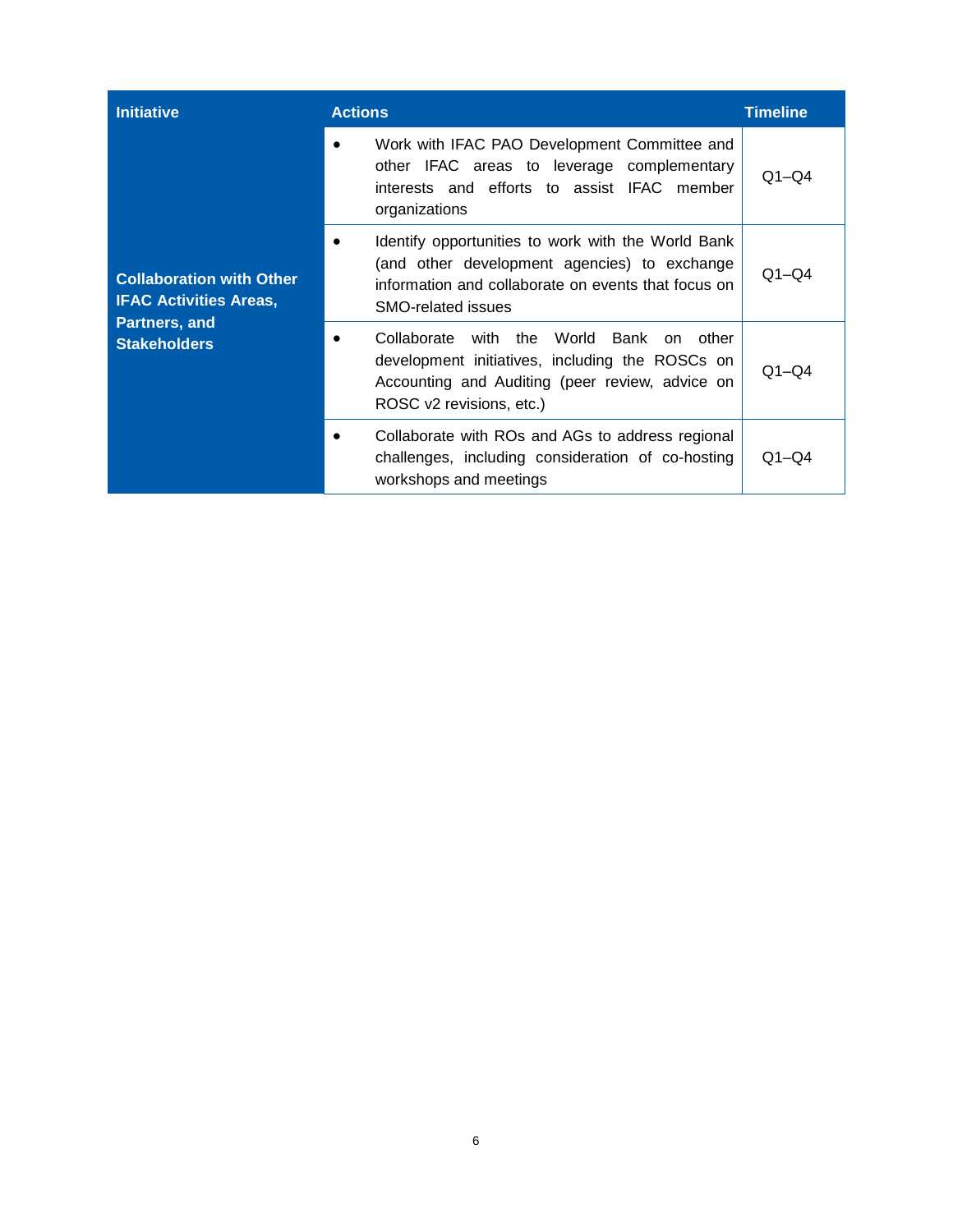Exposure Drafts, Consultation Papers, and other IFAC publications are published by, and copyright of, IFAC.

IFAC does not accept responsibility for loss caused to any person who acts or refrains from acting in reliance on the material in this publication, whether such loss is caused by negligence or otherwise.

The IFAC logo, 'International Federation of Accountants', and 'IFAC' are registered trademarks and service marks of IFAC in the US and other countries.

<span id="page-6-0"></span>Copyright © February 2016 by the International Federation of Accountants (IFAC). All rights reserved. Written permission from IFAC is required to reproduce, store or transmit, or to make other similar uses of, this document. Contact [permissions@ifac.org.](mailto:permissions@ifac.org)



Published by: